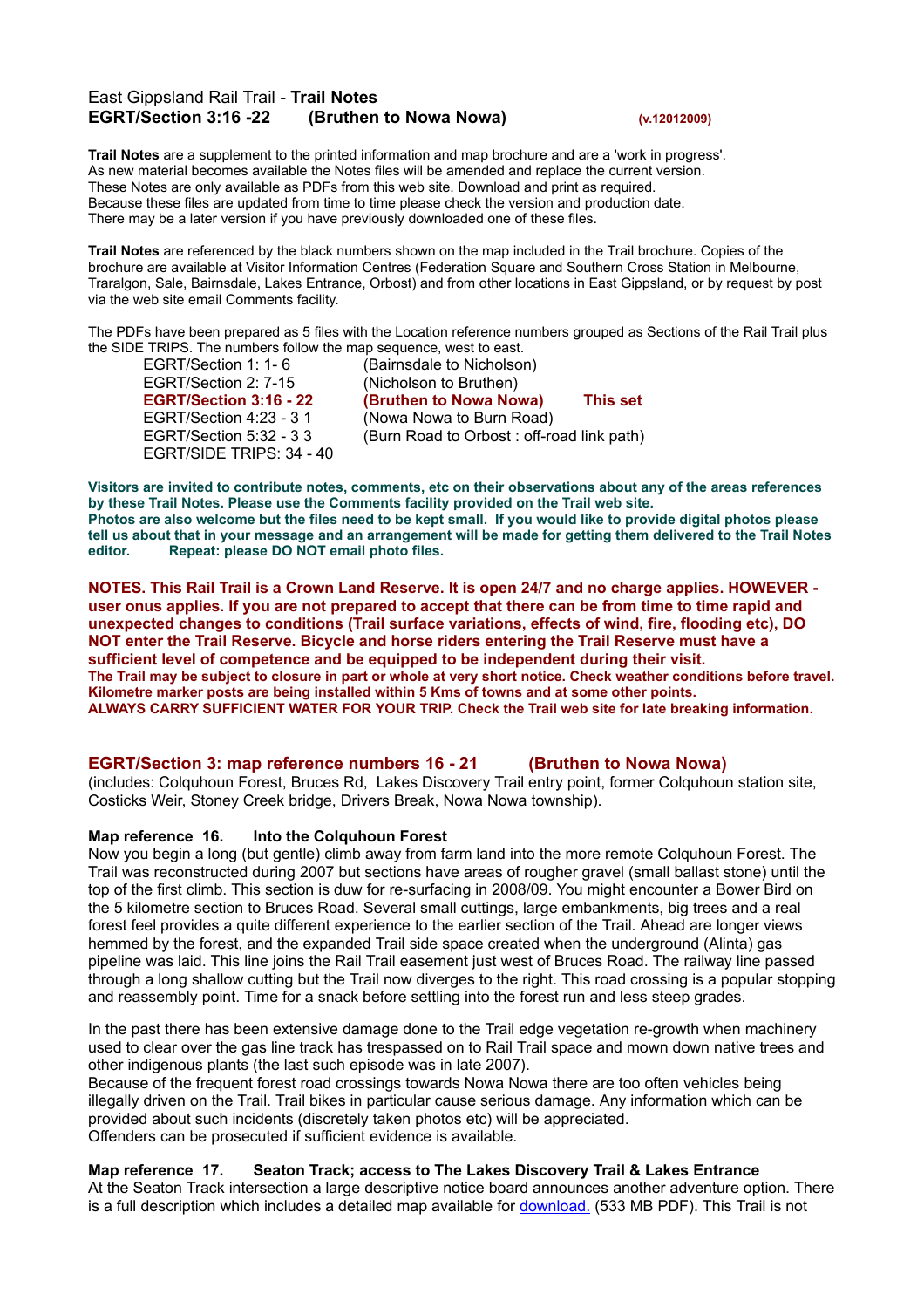#### **page 2**

formally part of the EGRT. It is under DSE management and any issues related to it should be referred to the DSE contacts provided in the brochure.

## **Map reference 18. Colquhoun siding**

The trail climbs and descends on its way to the former Colquhoun Station site, a small area rapidly being overgrown by the encroaching forest. A photo of the small station building is reproduced at page 58 of the Railtrails Australia guide book, *Rail Trails of Victoria & SA*. (refer to resources at www.railtrails.org.au)

## **Map reference 19. Costicks Weir**

Originally a small earthen dam wall was constructed downstream from the concrete dam which was used as a water supply for the steam trains on the Orbost line.

The widespread and disastrous 1939 bush fires prompted the construction of this weir as a reliable water source. 'Jack' (John Hilbert) Cosstick was the forester of the day who supervised the building of the weir as a fire fighting supply water. Apparently the weir was built by the womens land army. The weir today provides a rare example of a substantial structure built of local materials to provide a supply for fire fighting. It was no longer needed by the railway when steam trains where replaced with diesel locomotives.

## **Map reference 20. Historic Stoney Creek Bridge, & Drivers Break cutting**

The next big historic and famous feature is the Stoney Creek bridge. Details are provided on an information board near the car park. A composting toilet facility is located near the west end of the bridge on the south side of the Trail.

This impressive bridge structure, 276 metres long and 19 metres high is deteriorating with age as the timbers gradually decay.

### **Do not venture UNDERNEATH this bridge. NO NOT WALK ONTO THIS BRIDGE.** There are many tonnes of ballast stone high overhead and pieces are likely to fall through the gaps **in the decaying timber planks without warning.**

Establishing a stable pathway on the eastern slope has required extensive engineering works to manage storm water run off. Earlier attempts to maintain a passable track on the slope had been frustrated by illegal vehicle damage. Barriers are being installed to prevent such access. In early 2008 a special concrete pathway system was installed. It has a rough surface to provide better grip. Riding up the slope is a real challenge (very low gears needed) but riding down **is not advisable**. Please keep to the Trail pathway.

### **The next significant point of interest is a former cutting known as Drivers Break.**

When the gas pipe line was installed the trenching work affected the stability of the local sandy soil. Water action led to a collapse of the cutting and several very costly major earth works efforts have been required to try and stabalise the embankments.

Some plant re-growth is helping to stabilise the slopes but sand movement is still a major problem as water rapidly erodes the fragile slopes.

### **Please exercise due care in case there are sand spills on to the Trail**.

Shortly after Drivers Break on the right hand side you might notice a jumble of fallen trees. This was the result of a very localised and fierce wind storm in 2006.

It is then only a short distance to the edge of Nowa Nowa township. The site of a former timber mill is on the left. During 2007/08 a major new road through the centre of the town area has resulted in a realignment of the Trail access, which diverges to the right. Follow the signs and the fence line of the corner house to the sealed road. This leads down to the Princes Highway, with the hotel to the right, and Mingling Waters opposite. To get across the new road take the concrete footpath which passes the shop and toilet block, then through the underpass and the pathway which leads to the new shared bridge over Boggy Creek. The Trail access is then straight ahead. **HOWEVER**, there are lots of things to see around Nowa Nowa, so make it a stopping point, and better still, an over night stop so you have time to explore the many natural and other features, including the top end of Lakes Tyers.

# **Map reference 21. Nowa Nowa town, and Lakes Tyers**

Nowa Nowa has a long history as a major timber mill town in years past, but today there is only one mill still in operation but the area is rich in natural assets, The most obvious of these is the headwater of Lake Tyers with a waterway link to the coast. This is a great place to go kayaking along the peaceful water filled valley. Another quite remarkable feature is Boggy Creek, which runs between very rugged rock walls, made up of a 400 million year old Devonian strata. The former railway bridge (of a similar construction to the one at Nicholson) spans this scenic Boggy Creek Gorge. A good spot to get a view of this bridge bridge is from the new pedestrian/bicycle bridge next to the highway bridge, but the full details can be seen by following the stream side pathway to the north.

The Sculpture Trail is a recent community initiative which adds extra interest to the town. Nowa Nowa also